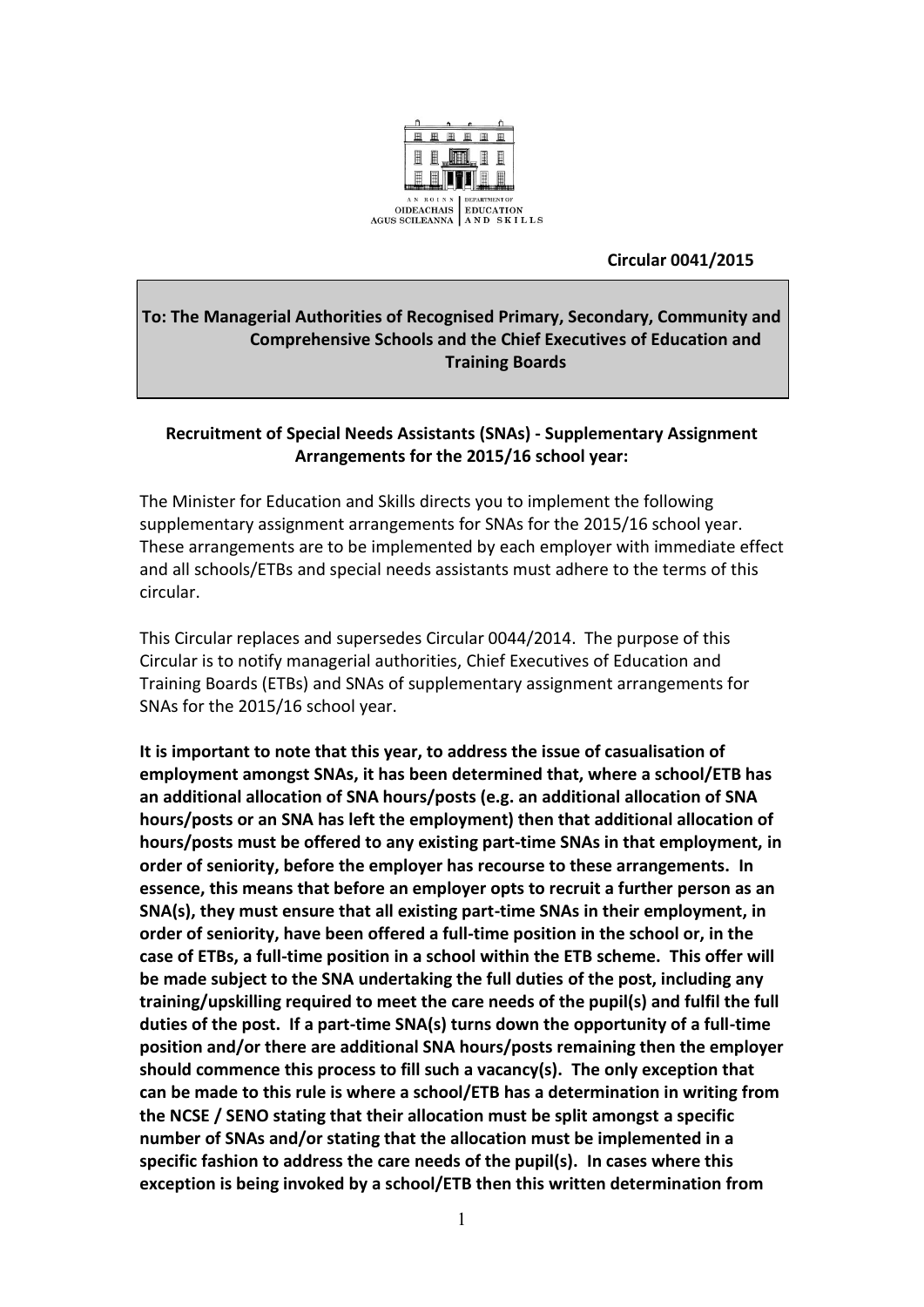**the NCSE / SENO must be provided to the existing part-time SNA(s) affected. It should also be noted that the position in relation to the allocation and distribution of Infant days, which is a distinct and specific feature of the SNA scheme, remains unaffected.**

Circulars or regulations governing the recruitment of SNAs are taken to be amended only to the extent outlined in this Circular. Accordingly, employers should continue to follow existing procedures on recruitment of SNAs subject to the inclusion of the following measures to facilitate the operation of these supplementary assignment arrangements for SNAs. In the case of primary and special schools this is in accordance with Appendix E 2011 Constitution of Boards and Rules of Procedure, or any revision of same that is applicable at that time.

#### **Circulation:**

Please ensure that copies of this Circular are provided to the Board of Management/ Education and Training Board and its contents are brought to the attention of all SNAs in your employment including those on leave of absence.

#### **Queries:**

**Any queries in respect of this Circular should be directed by e-mail only to the following dedicated e-mail address: [snasupplementpanel@education.gov.ie](mailto:snasupplementpanel@education.gov.ie)**

This Circular can be accessed on the Department's website [http://www.education.ie](http://www.education.ie/)

Philip Crosby External Staff Relations 12 June 2015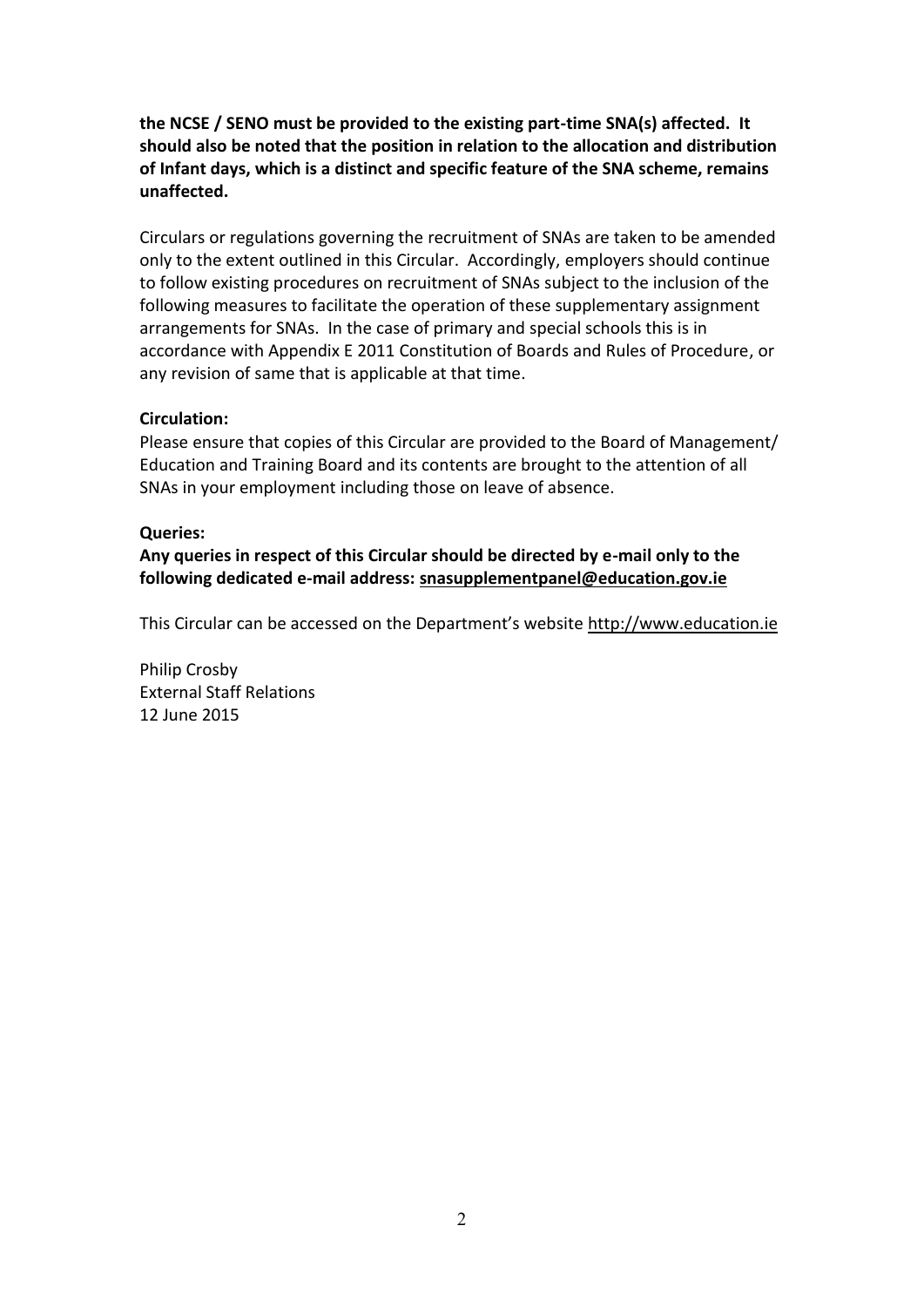## **DEFINITIONS AND EXPLANATORY TERMS:**

For the purposes of this circular the following terms shall have the meanings assigned to them here unless the context indicates otherwise:

**Purpose of SNA Supplementary Assignment Arrangements –** The purpose of these arrangements is to facilitate eligible SNAs who are being made redundant by one employer in filling SNA vacancies that may become available in another school / ETB.

**Employer** – means an Education and Training Board (ETB) for vocational schools/community colleges and a Board of Management/Manager in the case of primary, voluntary secondary, community and comprehensive schools. The Education and Training Board or Board of Management/Manager may delegate responsibility for matters set out in this circular to the Principal of the school.

**The Department** – means the Department of Education and Skills.

**Supplementary Assignment Manager** – means a person assigned by the Department of Education and Skills to fulfil the role outlined in paragraph 28 (page 12) of this Circular.

**Carryover of Service** – An SNA who is deemed to be a member of this supplementary assignment panel and who is appointed to a further SNA position on or before 1 June 2016 will carry forward any reckonable service that s/he has already accrued as an SNA with their previous employer. This will be carried forward and reckonable, for redundancy purposes only, if a future redundancy situation arises in respect of that person e.g. An SNA served in a full-time position in School A from 1 September 2011 to 31 August 2014. S/he then gets a full-time SNA position in School B and serves in School B from 1 September 2014 to 31 August 2017 at which point s/he is made redundant and opts for a redundancy payment. His/Her service for that redundancy payment will be 6 years i.e. 3 years from School A added to 3 years from School B.

**Process Verification Document** – See pages 10 and 11.This form must be completed by employers in respect of every SNA vacancy other than substitute or "cover" vacancies and must be returned to the supplementary assignment manager.

**Panel Form 1 (PF1)** – See pages 15 and 16. When an employer is notifying an SNA that s/he is being made redundant the employer should immediately give the SNA a completed Panel Form 1 (PF1). SNAs should always submit a copy of the completed Panel Form 1 (PF1) to employers when applying for vacancies as that is the only method for employers to determine whether an applicant has Panel Rights.

**OPT OUT FORM** – See pages 17 and 18. This form is to be completed by an SNA who wishes to opt out of the 2015/16 SNA supplementary assignment panel. This will trigger the processing of his/her redundancy payment in line with the terms set out in the SNA redundancy scheme (DES Circular 58/06) or any revision of same that is applicable at that time. The decision to opt out of the 2015/16 supplementary assignment panel for SNAs is final and binding.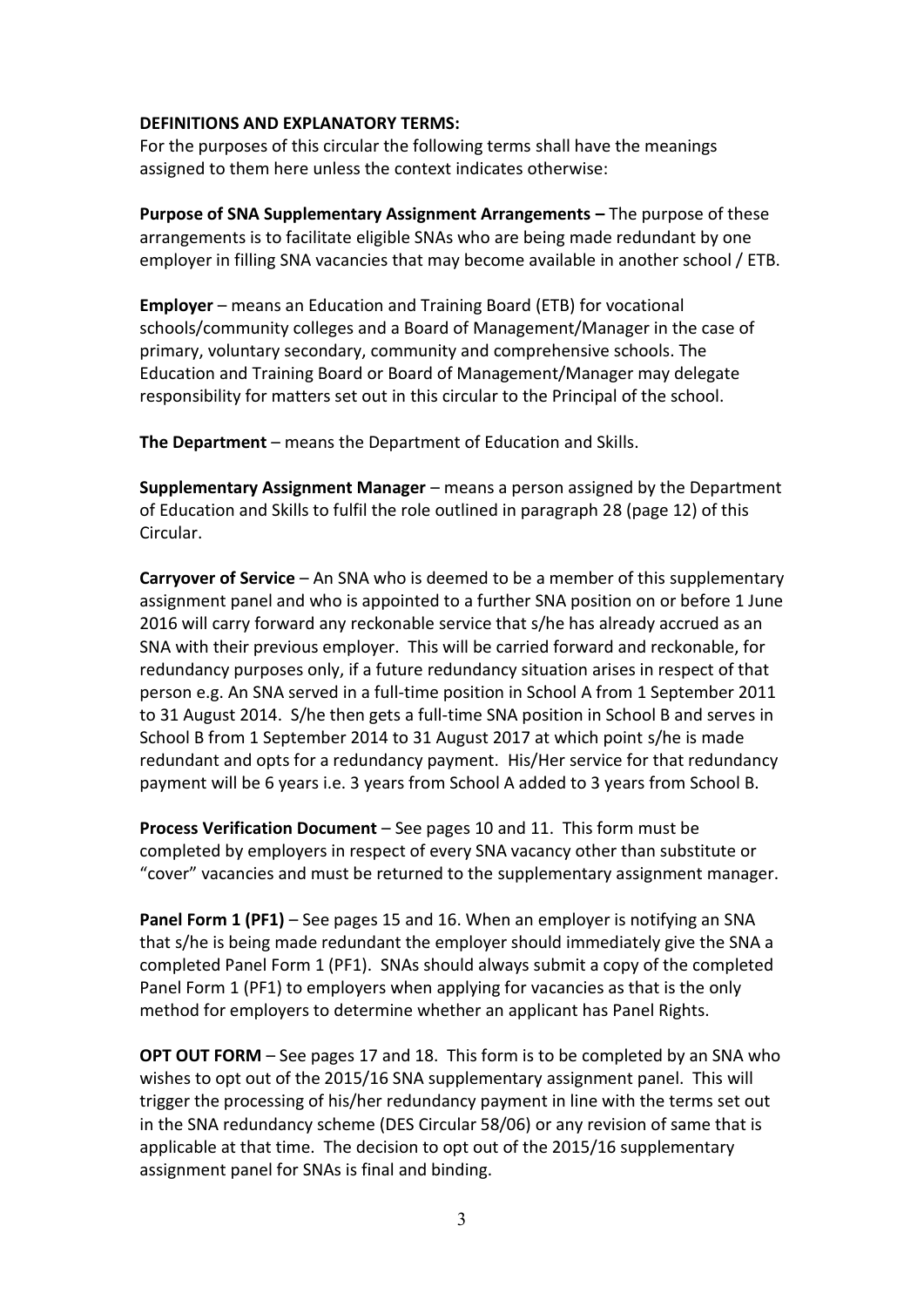**Supplementary Assignment Arrangements for Special Needs Assistants (SNAs) employed in recognised Primary, Secondary, Community and Comprehensive Schools and Education and Training Boards (ETBs).**

# **What happens when an SNA is notified that s/he is to be made redundant.**

1. Employers **must** process the redundancy as normal. If an SNA is employed by a recognised Primary, Secondary or Community and Comprehensive School then the SNA should be formally notified of the redundancy by the employer and the SNA RED1 form and the RP50 form completed and forwarded to the address below immediately. The deadline for receipt of applications is as outlined in DES Circular 58/2006 (currently 52 weeks from date of redundancy) or any revision of same that is applicable at that time. The above mentioned forms are available on the Department's website [www.education.ie](http://www.education.ie/) along with guidelines for completion.

SNA Redundancy Unit Payroll Division Department of Education and Skills Cornamaddy Athlone Co Westmeath

- 2. **If a Redundancy application is not received within the normal deadline for receipt of redundancy applications (currently 52 weeks from the date of redundancy) then the SNA will not be eligible for redundancy if they do not gain a position via these arrangements.**
- 3. In circumstances where an SNA is currently employed by an ETB the provisions which currently exist to re-assign within the ETB should be completed prior to the issuing of any redundancy notification. Following this his/her employer should continue to process the redundancy as normal, the SNA should be formally notified of the redundancy and RP50 should be completed and forwarded to the relevant section in the ETB.
- 4. Once an SNA with a minimum of one year's service (Service in a substitute capacity i.e. covering for maternity leave, sick leave, career breaks, jobsharing etc. does not count) is notified by his/her employer that s/he is to be made redundant then s/he shall be deemed to be a member of a supplementary assignment panel for SNAs. **This does not apply where an SNA loses hours but remains with his/her existing employer.**
- 5. When an employer is notifying an SNA that s/he is being made redundant the employer should **immediately** give the SNA a completed Panel Form 1 (PF1) which is appended to this Circular at pages 15 and 16.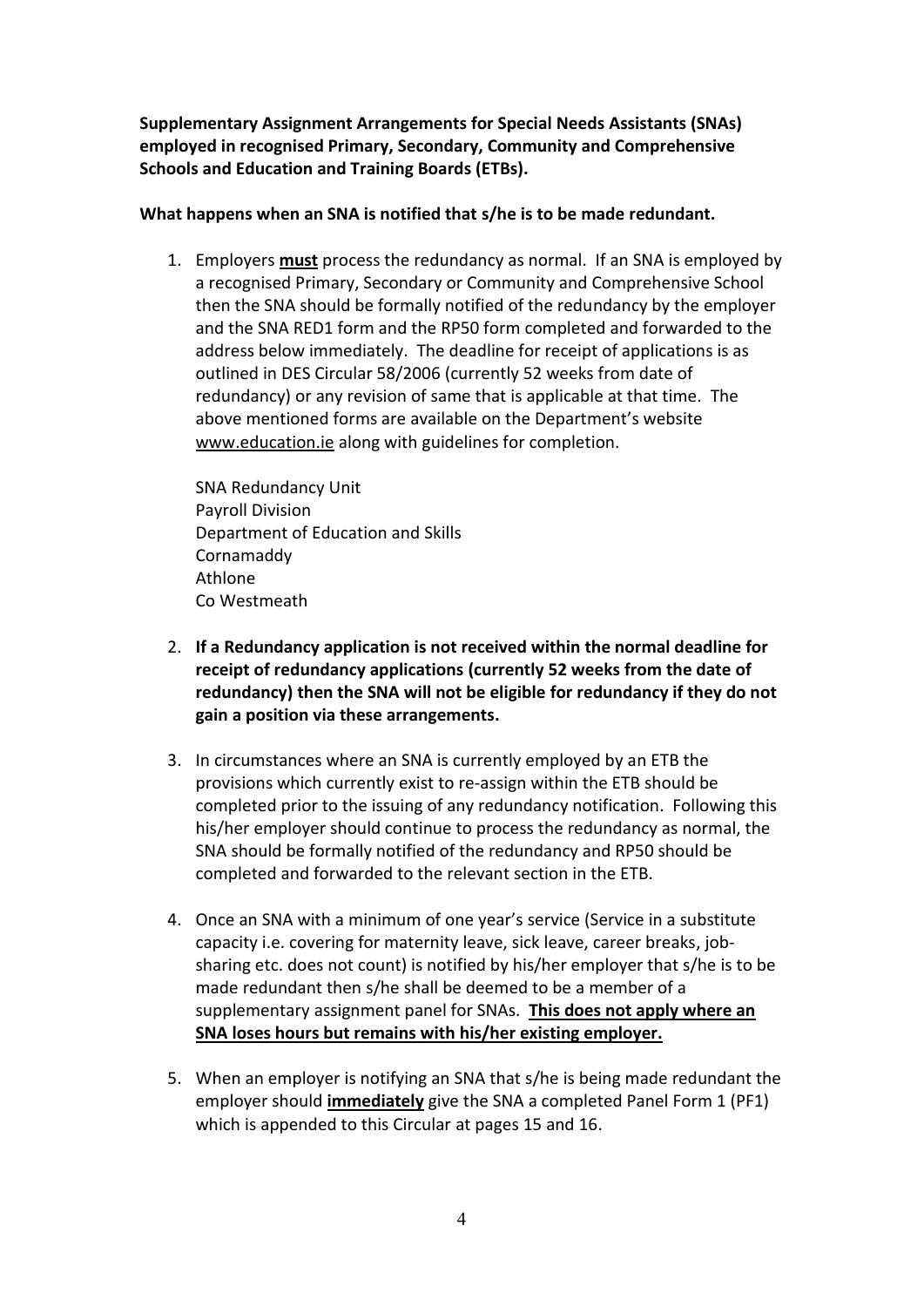- 6. **SNAs should always submit a copy of the completed Panel Form 1 (PF1) to employers when applying for vacancies as that is the only method for employers to determine whether an applicant has Panel Rights.**
- 7. SNAs who were made redundant on or after 1 May 2014 and who have not obtained a new position will remain on this panel until 1 June 2016 with a view to gaining further SNA employment. Such SNAs may of course opt out of the panel and have their redundancy payment processed but this will not happen automatically.
- 8. SNAs who were made redundant between 1 May 2013 and 30 April 2014 and who have not yet obtained a new SNA position in their own right will now have their redundancy processed provided that:
	- i. They have submitted their SNA Red1 and RP50 forms within the requisite deadlines for receipt of same;
	- ii. They have not already received their redundancy payment via the "opt-out" mechanism.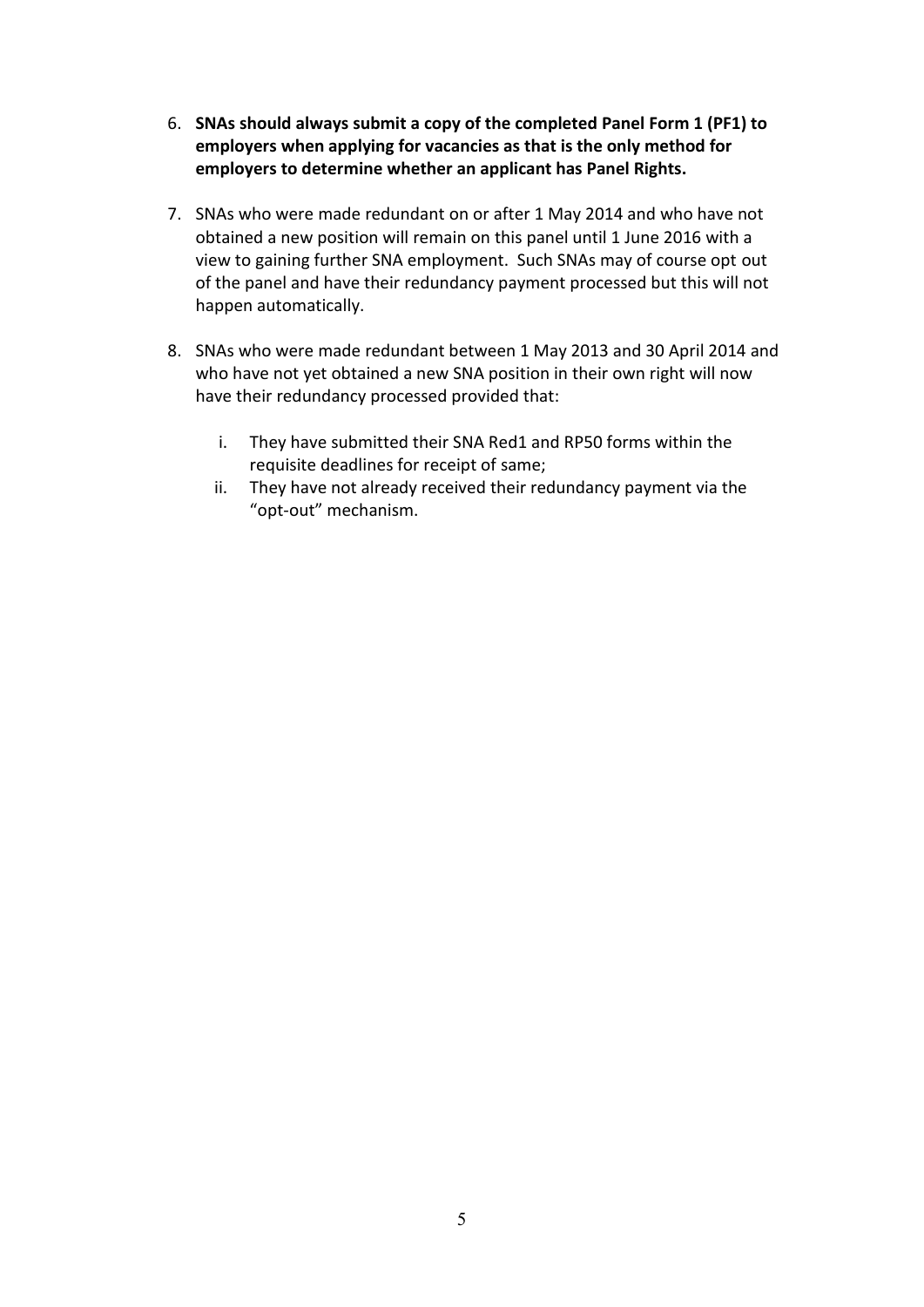#### **Opting out of the SNA supplementary assignment panel:**

- 9. An SNA may opt out of this supplementary assignment panel at any point in time triggering the processing of his/her redundancy payment in line with the terms set out in the SNA redundancy scheme (DES Circular 58/06) or any revision of same that is applicable at that time. The decision to opt out of the 2015/16 supplementary assignment panel for SNAs is final and binding. Any SNA who wishes to opt out should complete the SNA OPT OUT FORM on pages 17 and 18 of this Circular and send the completed form to: SNA Redundancy Unit, Payroll Division Department of Education and Skills Cornamaddy Athlone Co Westmeath *Please note that if the SNA was employed by an ETB then the opt-out form should be returned to the HR Department of that ETB.*
- 10. The Department employs a system of checks and balances when processing opt-outs and when processing redundancy claims. If it is found that a person has sent an opt-out form in to the Department but has actually secured a new SNA position in a different school, then processing of the opt-out form will cease and no redundancy payment will be made.
- 11. Any SNA who opts for a redundancy payment as outlined above and who is subsequently re-employed as an SNA by **any** school or ETB within 1 year of being made redundant must notify the Department of Education and Skills or the relevant Education and Training Board that s/he has received such a payment. In these circumstances, re-imbursement of the enhanced (*ex gratia*) element of the redundancy payment will be required from that person. The arrangements for the re-imbursement will be made at that time, subject to the re-imbursement being completed within a 12 month timeframe. This re-imbursement will not be payable to the SNA even in the event of a future redundancy event because the service in respect of which the payment was made will be deemed to have been broken by dint of s/he having received his/her statutory redundancy entitlements.
- 12. It should be noted that even when an SNA re-imburses the enhanced (*ex gratia*) element of the redundancy payment, the service in respect of which the payment was made will be deemed to have been broken by dint of s/he having received his/her statutory redundancy entitlements and any such service will not be reckonable for redundancy purposes in the event of the person being made redundant by his/her new employer subsequently.
- 13. Acceptance of the redundancy payment will require the SNA to sign a declaration to this effect. This declaration will also include an authorisation that the information can be used by the Department, and any employer of SNAs in the education sector, for the purposes of monitoring compliance with this provision.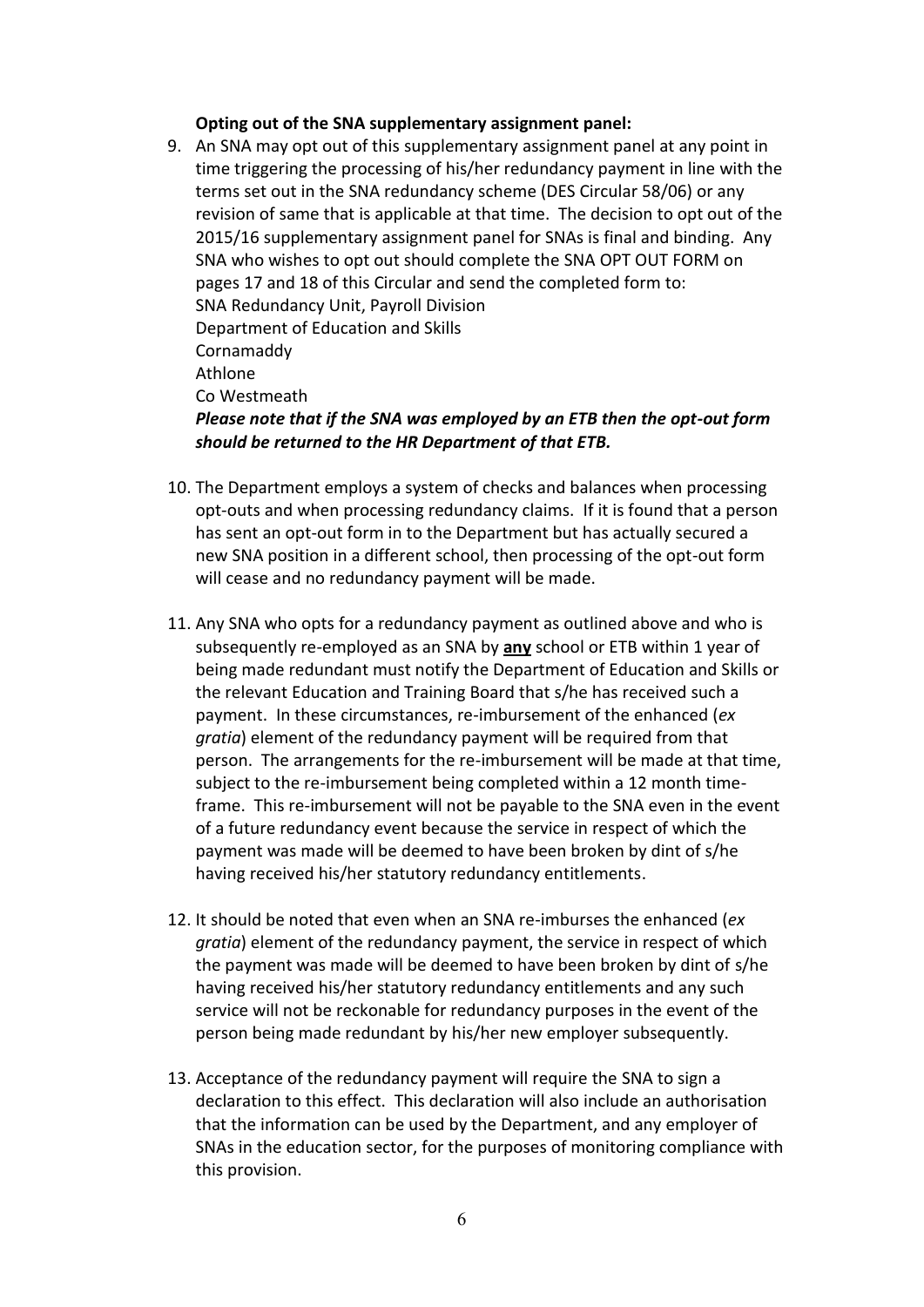## **EMPLOYERS–PROCESS TO FOLLOW TO FILL AN SNA VACANCY:**

*Subject to any exceptions permitted by the Employment Equality Acts, 1998 to 2011, the recruitment and selection process must not indicate an intention to discriminate or contain information in any form which might reasonably be understood as indicating any such intention.*

- 14. Supplementary assignment panel rules do not apply to the filling of Substitute or "Cover" vacancies i.e. Maternity Leave, Sick Leave, Career Breaks, job-sharing replacement, unpaid leave replacement etc. which continue to be filled in the normal manner. However, an SNA who is a member of the supplementary assignment panel may be employed as a substitute SNA while retaining his/her membership of the supplementary assignment panel. Such service is not reckonable for seniority, incremental or redundancy purposes.
- 15. **As outlined in the cover note to this Circular, where a school/ETB has an additional allocation of SNA hours/posts (e.g. an additional allocation of SNA hours/posts or an SNA has left the employment) then that additional allocation of hours/posts must be offered to any existing part-time SNAs in that employment, in order of seniority, before the employer has recourse to these arrangements. In essence, this means that before an employer opts to recruit a further person as an SNA(s), they must ensure that all existing part-time SNAs in their employment, in order of seniority, have been offered a full-time position in the school or, in the case of ETBs, a fulltime position in a school within the ETB scheme. This offer will be made subject to the SNA undertaking the full duties of the post, including any training/upskilling required to meet the care needs of the pupil(s) and fulfil the full duties of the post. If a part-time SNA(s) turns down the opportunity of a full-time position and/or there are additional SNA hours/posts remaining then the employer should commence this process to fill such a vacancy(s). The only exception that can be made to this rule is where a school/ETB has a determination in writing from the NCSE / SENO stating that their allocation must be split amongst a specific number of SNAs and/or stating that the allocation must be implemented in a specific fashion to address the care needs of the pupil(s). In cases where this exception is being invoked by a school/ETB then this written determination from the NCSE / SENO must be provided to the existing part-time SNA(s) affected. It should also be noted that the position in relation to the allocation and distribution of Infant days, which is a distinct and specific feature of the SNA scheme, remains unaffected.**
- 16. Schools/ETBs must complete a separate **Process Verification Document (pages 10 & 11)** in respect of the filling of all other vacancies which must be returned to the supplementary assignment manager **within six weeks of the vacancy being filled.**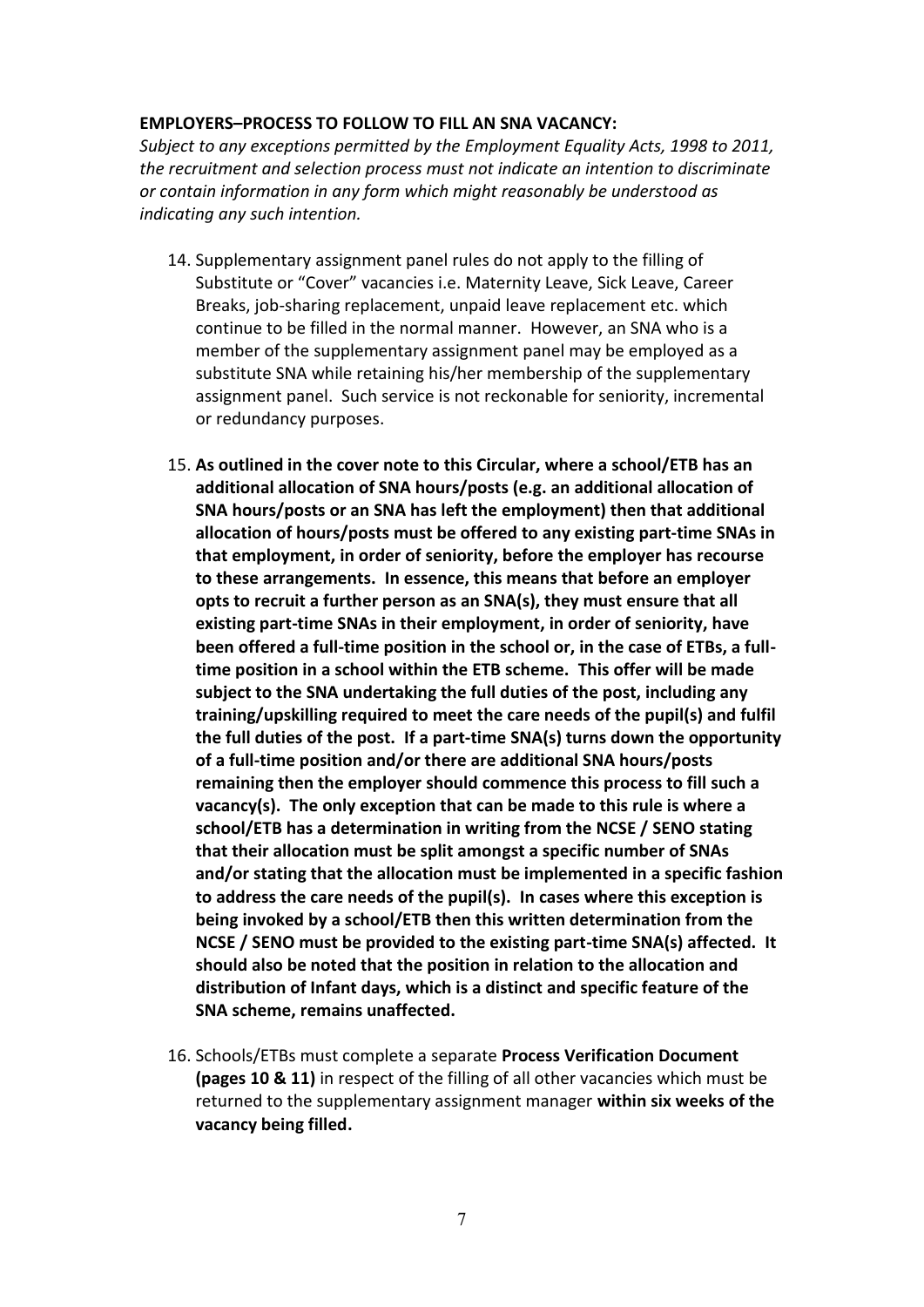- 17. All SNA vacancies (other than cover vacancies) must be advertised on one of the following websites as soon as practicable. SNA vacancies may also be advertised locally as required / deemed necessary. This will enable SNAs who are being made redundant to know what SNA vacancies are available. **List of Websites:** [www.educationposts.ie](http://www.educationposts.ie/) [www.staffroom.ie](http://www.staffroom.ie/) [www.educationcareers.ie](http://www.educationcareers.ie/) [www.educatetogether.ie](http://www.educatetogether.ie/) [www.jobsireland.ie](http://www.jobsireland.ie/) Any Education and Training Board website
- 18. The advertisement must list any specific competencies and/or requirements to meet the special educational needs of the pupil(s).
- 19. Employers are reminded that with effect from 1 September 2011, the minimum required standard of education for appointment to an SNA post is: A FETAC level 3 major qualification on the national framework of qualifications **or** a minimum of three grade Ds in the Junior Cert **or** Equivalent.
- 20. If an employer receives an application for a vacancy from one or more SNAs who are due to be made redundant and who furnishes the employer with a certified copy of Panel Form 1 (PF1), then the employer is **obliged** to offer the vacancy to one of those SNAs. This is subject to the SNA meeting any specific competencies and/or requirements to meet the special educational needs of the pupil(s). This will require an interview process to ascertain. This is also subject to the checking and verification of References, meeting any Occupational Health & Safety (OHS) requirements and satisfactory Garda vetting. The SNA must agree to respect the ethos of the employer in question.
- 21. Short listing of such applicants for interview: **Employers may only interview SNAs with a certified copy of Panel Form 1 (PF1) in the first instance.** If there are five or fewer such applicants, all of them shall be called for interview. Otherwise, at least five such applicants shall be called for interview.
- 22. If an employer does not receive an application for a vacancy from an SNA who is due to be made redundant and who furnishes the employer with a certified copy of Panel Form 1 (PF1) within the time-period specified in the advertisement **or** if having interviewed at least five such applicants, it has been established that none of those applicants meet the specific competencies and/or requirements to meet the special educational needs of the pupil(s) **then and only then** can the employer call other applicants for interview with a view to filling its vacancy from all the other applicants (which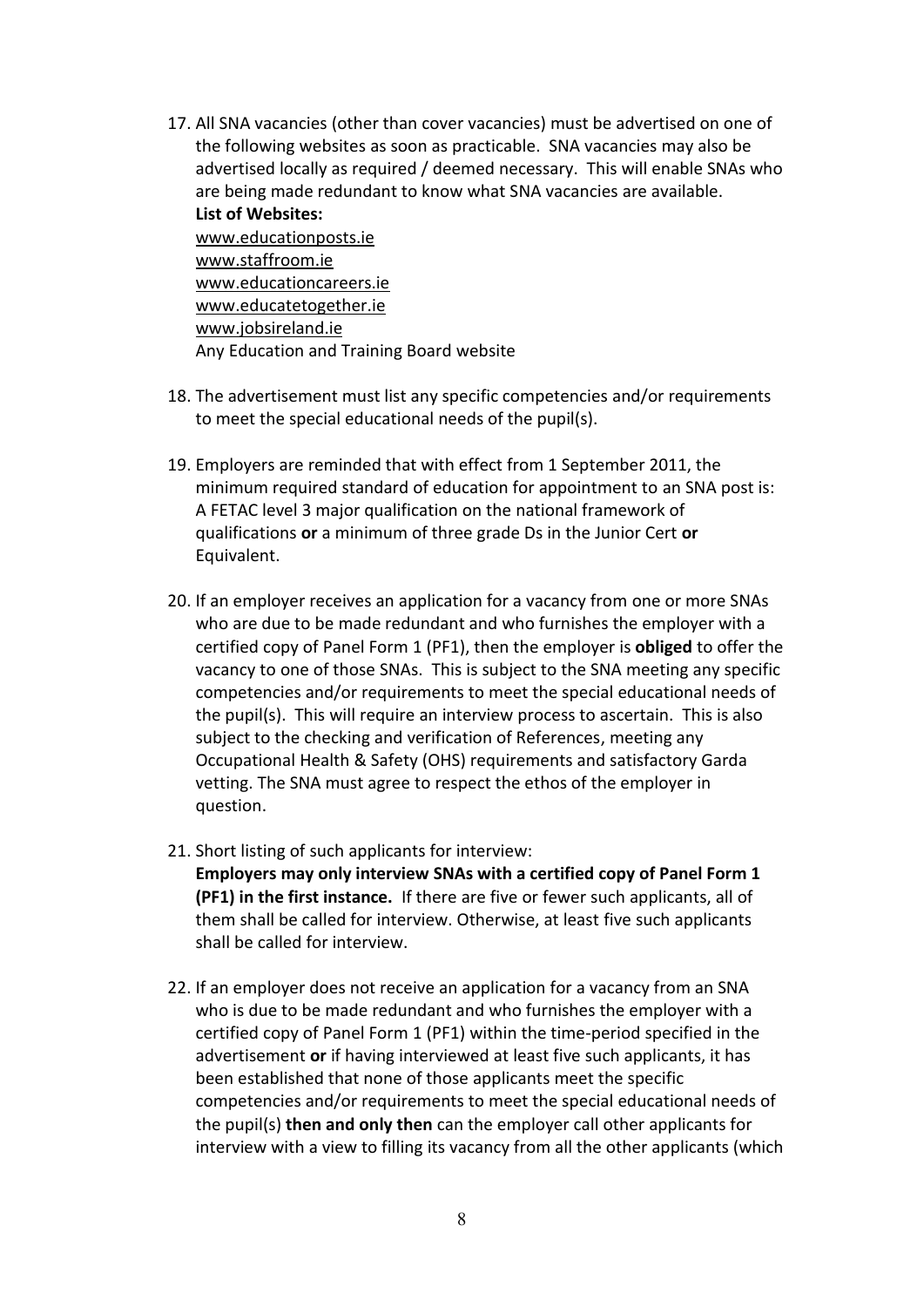may include further panel applicants) for the vacancy. **This second interview process, if required, must be held on a separate day.**

- 23. If, following interview, a number of candidates obtain the same marks then seniority as an SNA should be the determining factor in filling the vacancy. The seniority of the SNAs can be determined from the PF1 form.
- 24. The successful candidate when offered the post, will be obliged to confirm acceptance in writing to reach the employer **no later than eight calendar days** from the date of the letter of offer. Failure to accept the vacancy offered in the requisite time period will result in withdrawal of the offer.

## 25. **Garda Vetting:**

The employer must ensure compliance with the relevant Garda Vetting requirements and the provision of a child protection related statutory declaration and associated form of undertaking by persons being appointed to SNA positions. Current requirements are outlined on [www.education.ie](http://www.education.ie/)

#### 26. **Contracts of Employment:**

Appointees must be offered a contract of employment in accordance with the terms outlined in the relevant circulars which are available on the Department's website. The current contracts for SNAs at Primary and Post-Primary level are available at the following web addresses: [http://www.education.ie/en/Circulars-and-Forms/Active-](http://www.education.ie/en/Circulars-and-Forms/Active-Circulars/sna15_05.pdf)[Circulars/sna15\\_05.pdf](http://www.education.ie/en/Circulars-and-Forms/Active-Circulars/sna15_05.pdf) [http://www.education.ie/en/Circulars-and-Forms/Active-](http://www.education.ie/en/Circulars-and-Forms/Active-Circulars/sna12_05.pdf)[Circulars/sna12\\_05.pdf](http://www.education.ie/en/Circulars-and-Forms/Active-Circulars/sna12_05.pdf)

## 27. **Notification of appointment to the Department of Education and Skills:**

On completion of the appointments procedure as outlined above, employers (other than ETBs) shall complete and submit the form "Notification of Appointment – SNA", which is available at the following web address: [http://www.education.ie/en/Circulars-and-Forms/Popular-forms/Special-](http://www.education.ie/en/Circulars-and-Forms/Popular-forms/Special-Needs-Assistant-Appointment-Form.pdf)[Needs-Assistant-Appointment-Form.pdf](http://www.education.ie/en/Circulars-and-Forms/Popular-forms/Special-Needs-Assistant-Appointment-Form.pdf)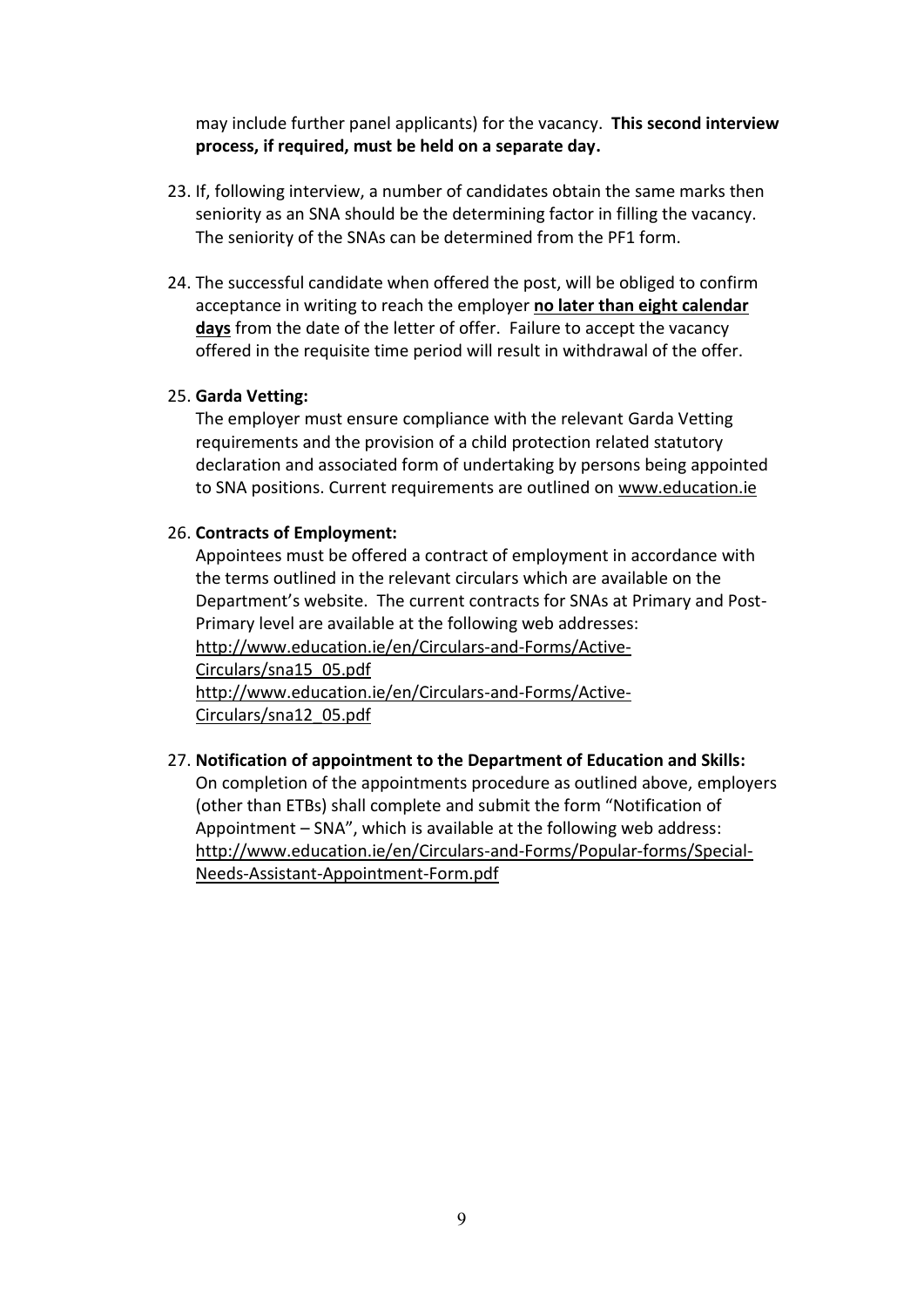**Process Verification Document – for completion by employers Page 1 of 2**

**A separate Process Verification Document should be completed by employers in respect of every SNA vacancy other than substitute or "cover" vacancies.**

**A completed version of this document must be returned to the supplementary assignment manager within six weeks of the vacancy being filled.**

- **1.** Did your school/ETB have an SNA Vacancy?
- **2.** If Yes, was this a part-time or full-time vacancy?
- **3.** If Yes, did your school/ETB advertise the vacancy on one or more of the websites listed on paragraph 17 of this Circular.
- **4.** Did you receive applications from an SNA(s) attaching a certified copy of Panel Form 1 (PF1)?
- **5.** If Yes, did you in the first instance **solely** interview applicants for the vacancy who had certified copies of Panel Form 1 (PF1) in line with the provisions of paragraphs 21 and 22 of this Circular.
- **6.** Did you award the vacancy to an SNA who had a certified copy of Panel Form 1 (PF1)?
- **7.** If No, please indicate the reason why the vacancy was not awarded to an SNA with a certified PF1.

*It should be remembered that the only reason why a school/ETB cannot fill a vacancy with a person with a certified Panel Form 1(PF1) is if, following interview, none of the Panel Form 1 applicants meet the specific competencies and/or requirements to meet the special educational needs of the pupil(s). Obviously, this is subject to the checking and verification of References, meeting any OHS requirements and satisfactory Garda vetting.*

\_\_\_\_\_\_\_\_\_\_\_\_\_\_\_\_\_\_\_\_\_\_\_\_\_\_\_\_\_\_\_\_\_\_\_\_\_\_\_\_\_\_\_\_\_\_\_\_\_\_\_\_\_\_\_\_\_\_\_\_\_\_\_\_\_\_

\_\_\_\_\_\_\_\_\_\_\_\_\_\_\_\_\_\_\_\_\_\_\_\_\_\_\_\_\_\_\_\_\_\_\_\_\_\_\_\_\_\_\_\_\_\_\_\_\_\_\_\_\_\_\_\_\_\_\_\_\_\_\_\_\_\_

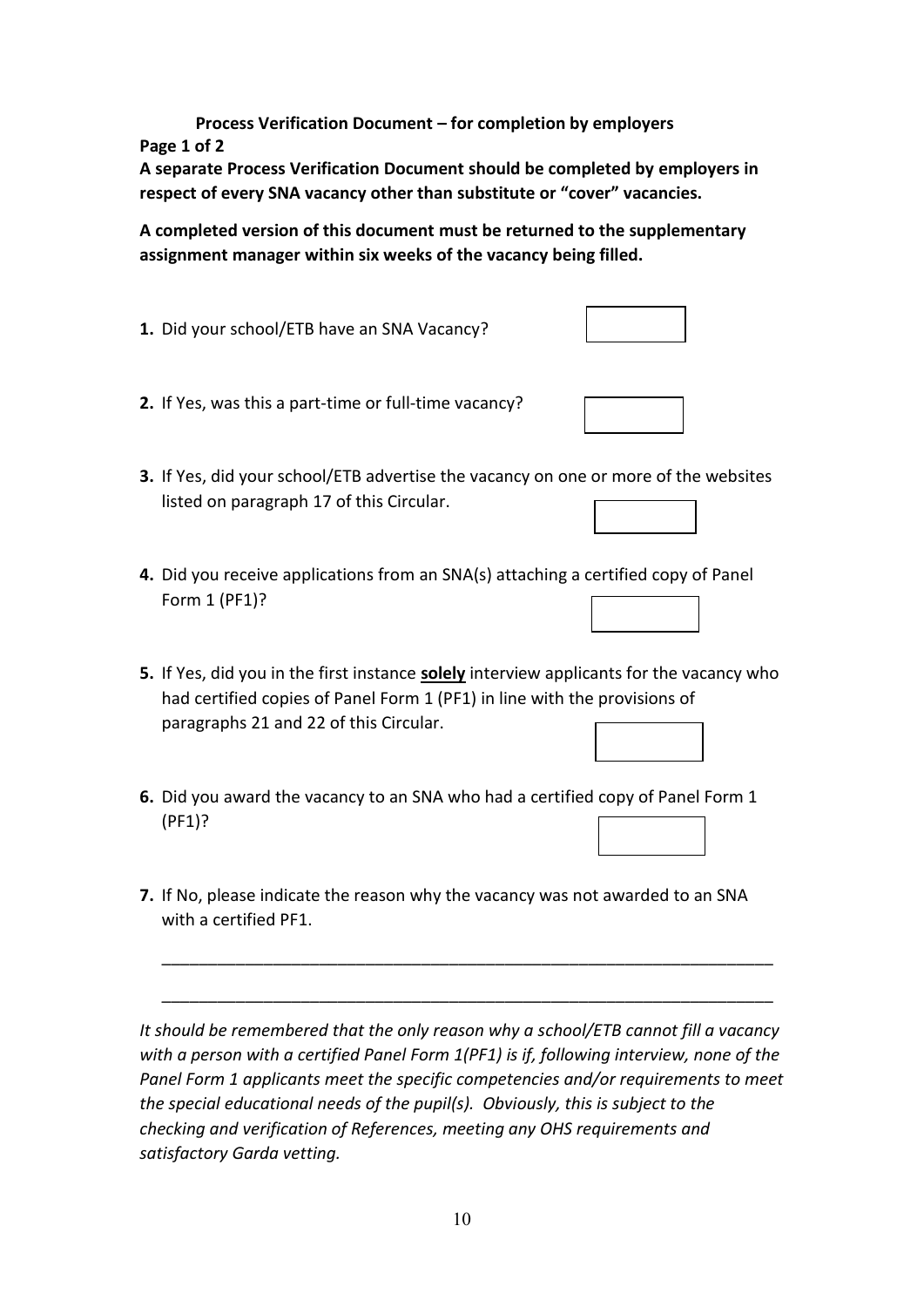# **Page 2 of 2**

| <b>School Details:</b>                                                                                                                                       |
|--------------------------------------------------------------------------------------------------------------------------------------------------------------|
| <b>School Name:</b>                                                                                                                                          |
| <b>School Address:</b>                                                                                                                                       |
|                                                                                                                                                              |
| School Telephone No:                                                                                                                                         |
| School Roll No:                                                                                                                                              |
|                                                                                                                                                              |
| To be signed by the Principal / ETB HR Dept.:                                                                                                                |
| I certify that, in so far as I am aware, the information supplied on this form is correct.                                                                   |
| Signature:                                                                                                                                                   |
| Date:                                                                                                                                                        |
| Principal / ETB HR Dept. Telephone No:                                                                                                                       |
|                                                                                                                                                              |
| To be signed by the Chairperson, Board of Management / ETB HR Dept.:                                                                                         |
| I certify that, in so far as I am aware, the information supplied on this form is correct.                                                                   |
| Signature:                                                                                                                                                   |
| Date:                                                                                                                                                        |
| Chairperson / ETB HR Dept. Telephone No:                                                                                                                     |
|                                                                                                                                                              |
| This form should be completed and returned to the supplementary assignment<br>manager at the following address within six weeks of the vacancy being filled: |
|                                                                                                                                                              |
| <b>Supplementary Assignment Manager</b>                                                                                                                      |
| Block 1, Floor 3                                                                                                                                             |
| <b>Department of Education and Skills</b>                                                                                                                    |
| <b>Marlborough Street</b>                                                                                                                                    |
| Dublin 1                                                                                                                                                     |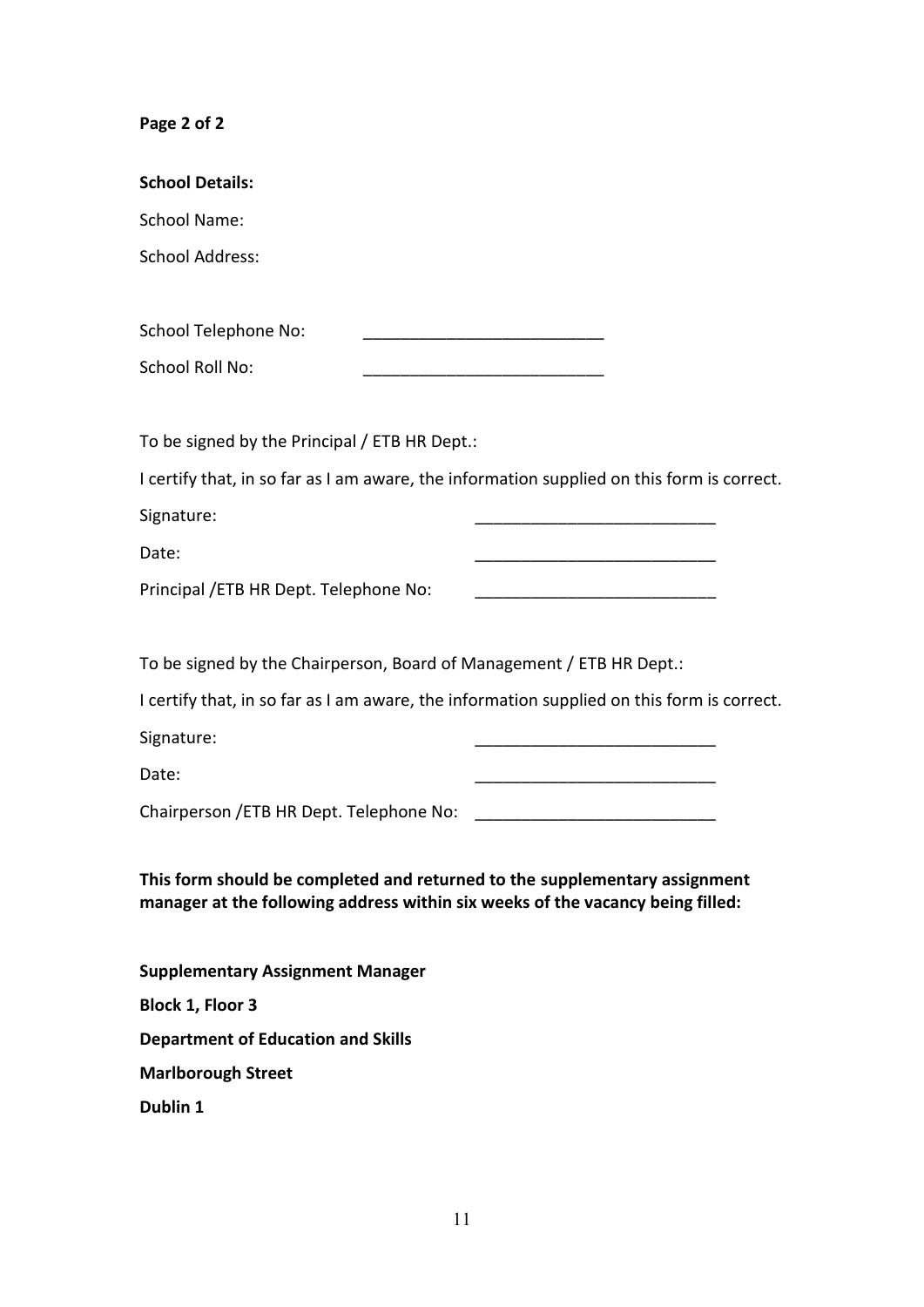# 28. **Supplementary Assignment Manager:**

A supplementary assignment manager has been assigned by the Department of Education and Skills. The role of the supplementary assignment manager will be as follows for the 2015/16 school year:

- Any employer recruiting an SNA is obliged to provide the supplementary assignment manager with a copy of the completed Process Verification Document.
- Review the cases of a number of SNAs (if any) who are unsuccessful in gaining further employment via these arrangements with a view to establishing if there are specific recurring reasons why SNAs did not gain further SNA employment via these arrangements.
- In conjunction with the Department of Education and Skills, the Managerial Authorities and the Unions conduct a review of the operation of these arrangements/Circular in advance of the 2016/17 school year with a view to making any amendments deemed necessary to improve upon the operation of these arrangements.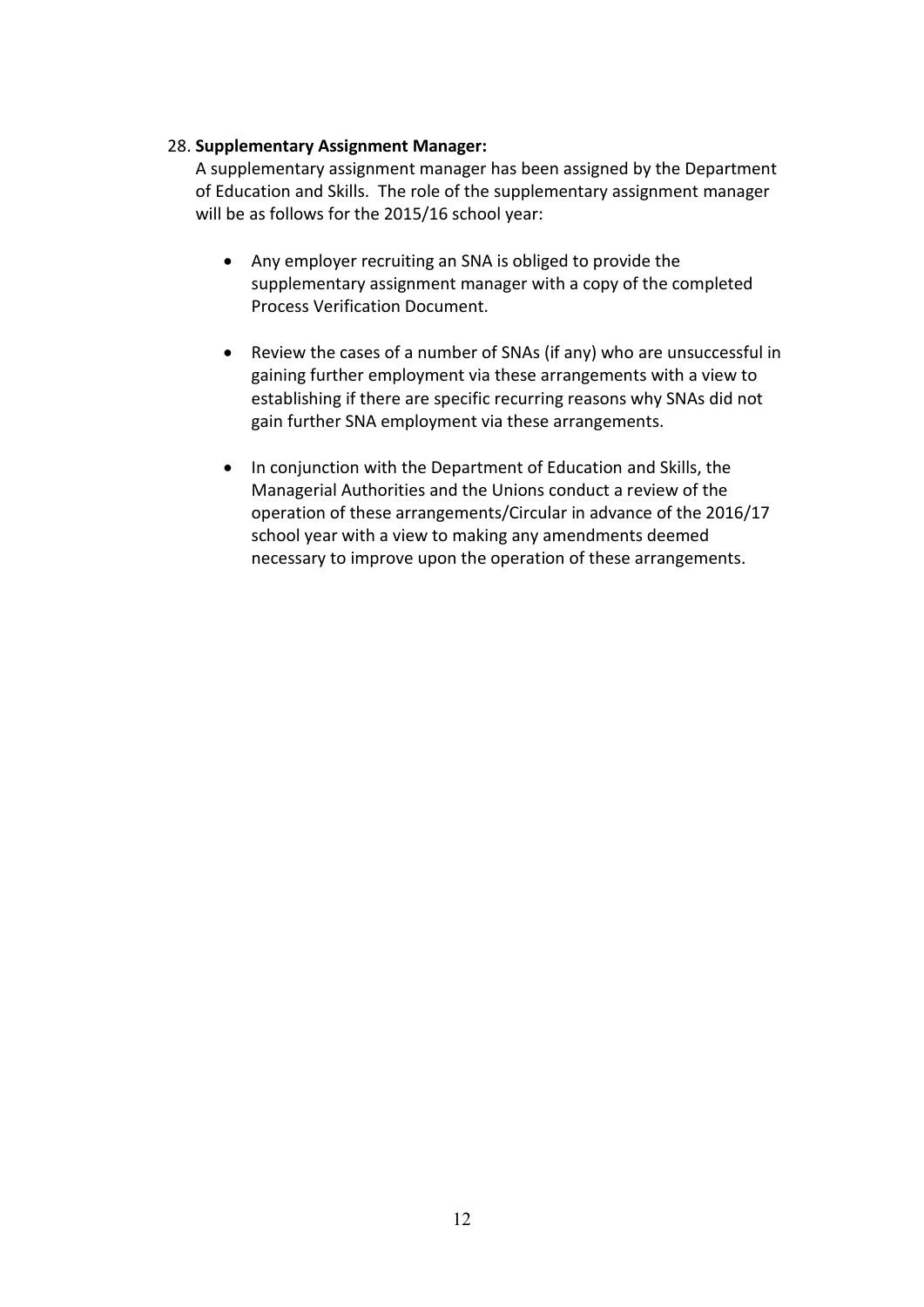## **Other relevant information:**

- 29. As already outlined, DES Circular 44/2014 is superseded by this Circular in all respects. This means that SNAs who were made redundant after 1 May 2014 and who have not obtained a new position will remain on this panel until 1 June 2016 with a view to gaining further SNA employment. Such SNAs may of course opt out of the panel and have their redundancy payment processed but this will not happen automatically.
- 30. An SNA shall only be appointed to a post which is to be filled within the allocation of posts approved by the NCSE.
- 31. If an SNA is appointed to a further SNA position on or before 1 June 2016 s/he will no longer be deemed to be a member of the 2015/16 supplementary assignment panel for SNAs.
- 32. It should be noted that if an SNA resigns a post (or a part time post), s/he will not be entitled to membership of the supplementary assignment panel for SNAs and s/he will not be entitled to claim a redundancy payment as has always been the case.
- 33. SNAs who are members of this supplementary assignment panel will have no entitlement to salary by virtue of his/her membership of this panel.
- 34. Time spent on the SNA supplementary assignment panel will not be reckonable for any purposes. This includes but is not limited to the following:
	- a. Time spent on the SNA supplementary assignment panel will not count towards service.
	- b. Time spent on the SNA supplementary assignment panel will not count in the event of a future redundancy situation.
	- c. Time spent on the SNA supplementary assignment panel will not count for incremental progression.
- 35. **Pension:** A period of time spent on the supplementary assignment panel does not constitute pensionable service.

## 36. **Existing service – Seniority:**

The arrangements in respect of SNA seniority are detailed in DES circular 59/2006 (and in the case of career breaks by DES Circular 22/2012). If an SNA receives a position via this supplementary assignment panel then any existing service as an SNA will **not** be reckonable for future seniority purposes as an SNA with the new employer i.e. s/he becomes the most junior SNA for seniority purposes in his/her new employment.

37. The 2015/16 SNA supplementary assignment panel will terminate on 1 June 2016.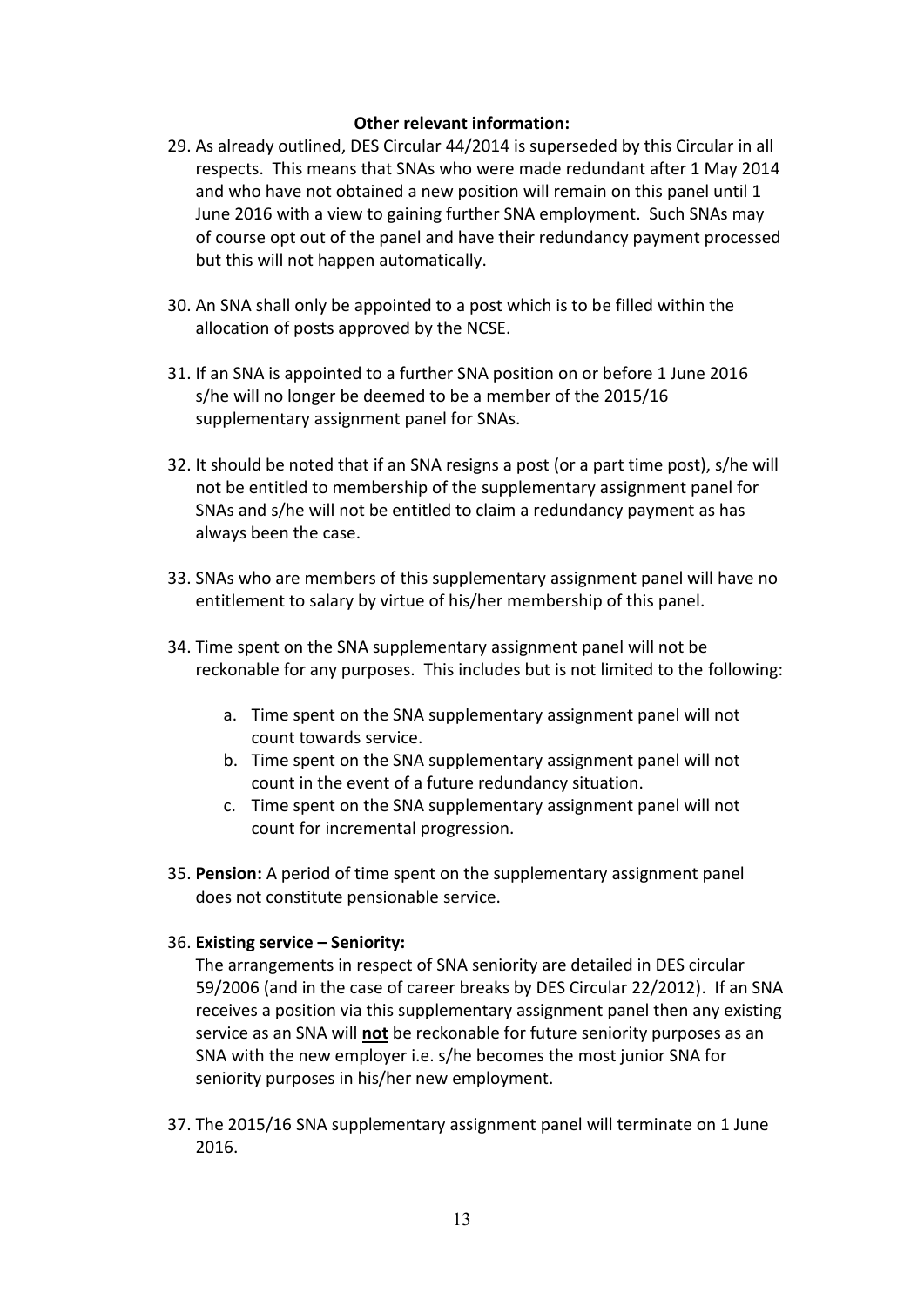#### **Processing of Redundancy Payments:**

38. Processing of Redundancy payments for SNAs who are deemed to be members of this supplementary assignment panel will not commence until 1 June 2016. At that time any SNA who has not been appointed to a further SNA position will no longer be deemed to be a member of the SNA supplementary assignment panel, as the panel will have terminated, and processing of his/her redundancy payment will commence with a view to being finalised as soon as practicable.

#### 39. **Existing service – Redundancy:**

No redundancy payment will be made in respect of any SNA who is deemed to be a member of this supplementary assignment panel and who is appointed to a further SNA position on or before 1 June 2016. However, if s/he is appointed to a further SNA position during the 2015/16 school year, such service as an SNA that s/he has already accrued as an SNA in the current employer from which s/he is being made redundant and for which s/he would now be entitled to a redundancy payment in line with the terms of DES Circular 58/06, will be carried forward and reckonable, for redundancy purposes only, if a future redundancy situation arises in respect of that person.

40. **Any queries in respect of this Circular should be directed by e-mail only to the following dedicated e-mail address:**

**[snasupplementpanel@education.gov.ie](mailto:snasupplementpanel@education.gov.ie)**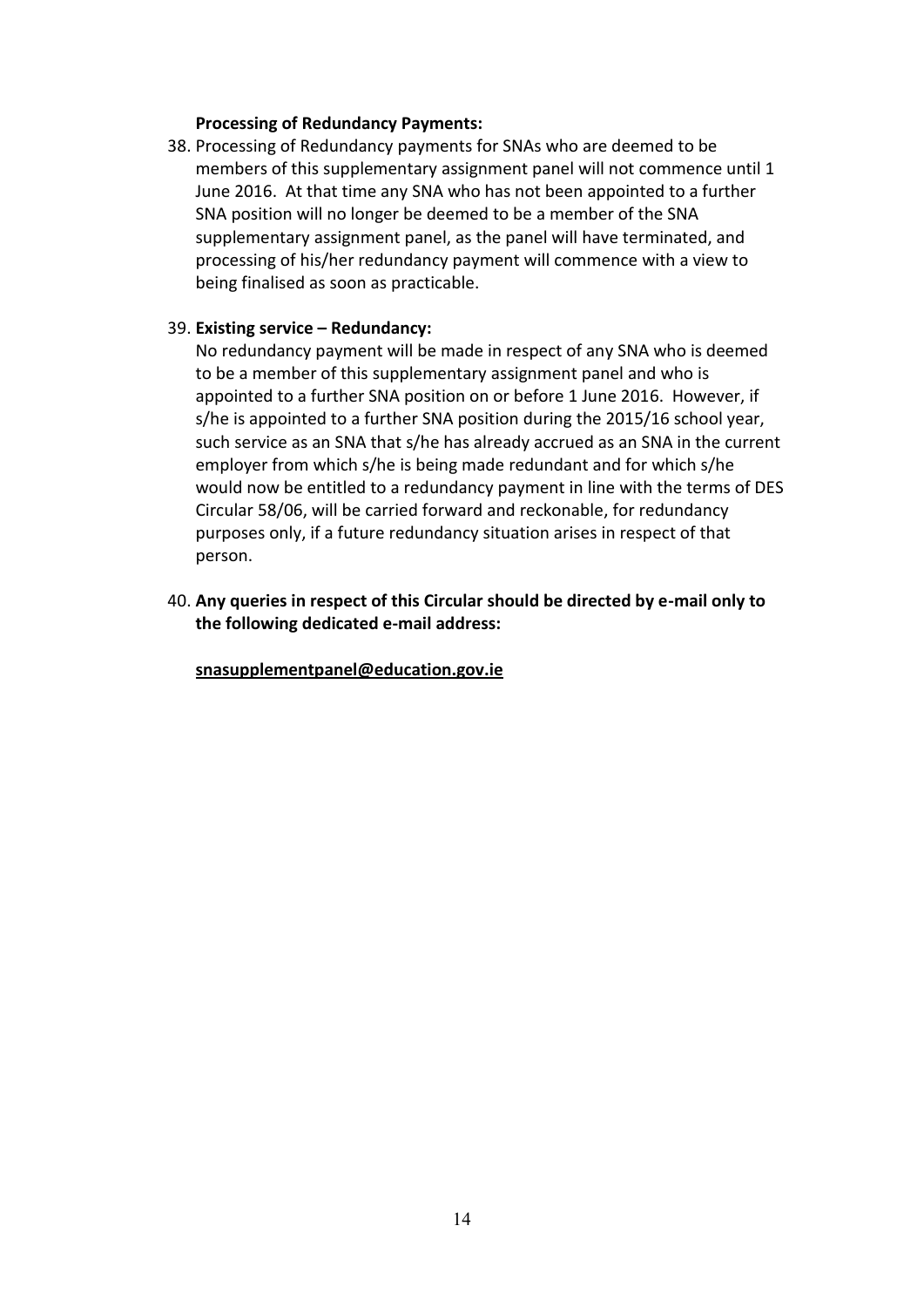#### **Page 1 of 2**

# **SNA – SUPPLEMENTARY ASSIGNMENT PANEL FORM 2015/16**

This form is to be filled in by a school/ETB where an SNA **(with a minimum of one year's continuous service)** is notified by his/her employer that s/he is to be made redundant. (Service in a substitute capacity i.e. covering for maternity leave, sick leave, career breaks, job-sharing etc. does not count)

**Only complete in respect of SNAs made redundant on or after 1 May 2014. This form should not be completed where an SNA loses hours but remains with his/her existing employer.** 

**School Details:** 

School Name:

School Address:

School Telephone No:

School Roll No:

## **Special Needs Assistant Details:**

Special Needs Assistant Name:

SNA Address:

SNA PPS Number:

SNA Telephone No:

On what date did this SNA commence employment in the school / ETB:

 $\frac{1}{2}$   $\frac{1}{2}$   $\frac{1}{2}$   $\frac{1}{2}$   $\frac{1}{2}$ 

Has this Special Needs Assistant been notified that s/he is to be made redundant?

On what date was the SNA formally notified that s/he is to be made redundant: \_\_/\_\_/\_\_\_\_.

With effect from what date will this Special Needs Assistant cease to be employed by your school  $\frac{1}{2}$   $\frac{1}{2}$   $\frac{1}{2}$   $\frac{1}{2}$ . [31<sup>st</sup> August should be used where SNA ceases to be employed at the end of the school year]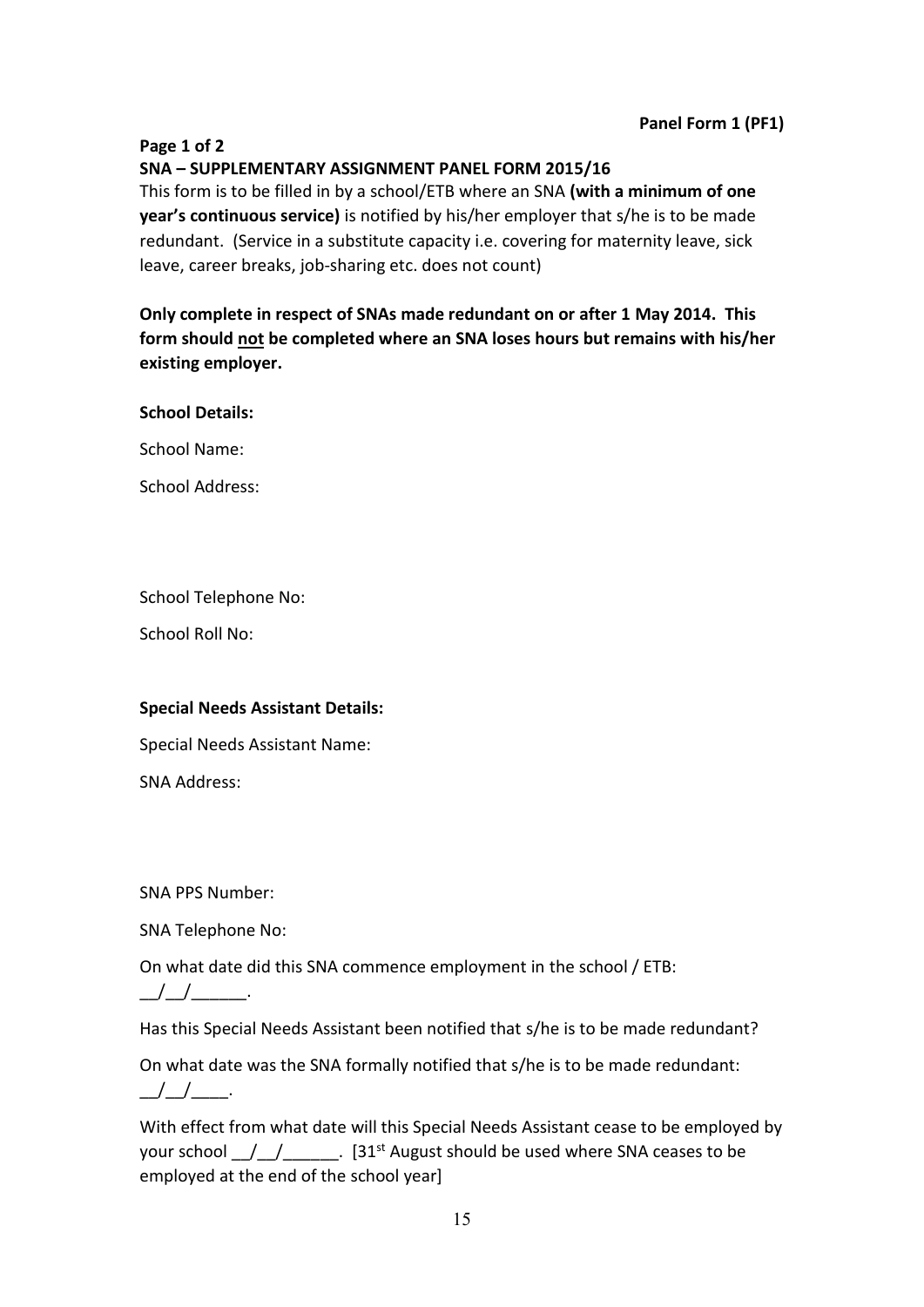# **Page 2 of 2**

To be signed by the Principal Teacher/ ETB HR Dept.:

I certify that, in so far as I am aware, the information supplied on this form is correct. Signature:

Date: \_\_\_\_\_\_\_\_\_\_\_\_\_\_\_\_\_\_\_\_\_\_\_\_\_\_

| Principal / ETB HR Dept. Telephone No: |  |
|----------------------------------------|--|
|----------------------------------------|--|

To be signed by the Chairperson, Board of Management / ETB HR Dept.:

I certify that, in so far as I am aware, the information supplied on this form is correct. Signature:

Date: \_\_\_\_\_\_\_\_\_\_\_\_\_\_\_\_\_\_\_\_\_\_\_\_\_\_

Chairpersons / ETB HR Dept. Telephone No:

To be signed by the Special Needs Assistant:

I certify that, in so far as I am aware, the information supplied on this form is correct. Signature:

Date: \_\_\_\_\_\_\_\_\_\_\_\_\_\_\_\_\_\_\_\_\_\_\_\_\_\_

**This form should be completed and given to the SNA who has been notified that s/he is to be made redundant. A copy of this form should be held by the school/ETB for their own records.**

**SNAs should always submit a copy of the completed Panel Form 1 (PF1) to employers when applying for vacancies as that is the only method for employers to determine whether an applicant has Panel Rights.**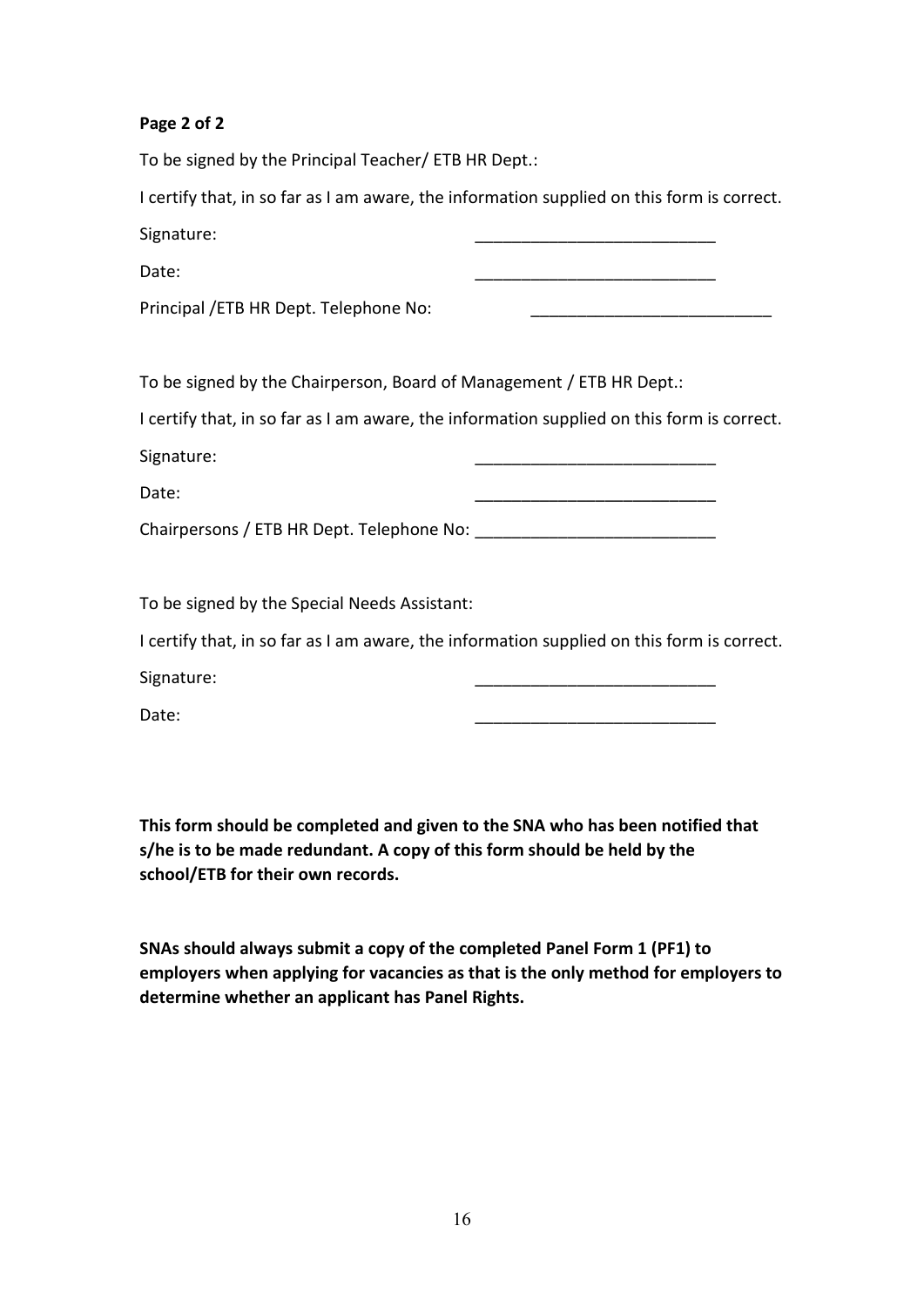## **Page 1 of 2 OPT OUT FORM**

## **SPECIAL NEEDS ASSISTANTS - FORM TO OPT OUT OF THE 2015/16 SUPPLEMENTARY ASSIGNMENT PANEL FOR SNAs**

*SNAs are advised to read this form and the associated Circular 0041/2015 carefully before signing.* 

**This form is to be completed by an SNA who wishes to opt out of the 2015/16 SNA supplementary assignment panel. This will trigger the processing of his/her redundancy payment in line with the terms set out in the SNA redundancy scheme (DES Circular 58/06) or any revision of same that is applicable at that time. The decision to opt out of the 2015/16 supplementary assignment panel for SNAs is final and binding.** 

Any SNA who opts out of the 2015/16 supplementary assignment panel for SNAs and who receives a redundancy payment, and who then is subsequently re-employed as an SNA by **any** school or ETB within 1 year of being made redundant must notify the Department of Education and Skills or the ETB as appropriate that s/he has received such a redundancy payment. In these circumstances, re-imbursement of the enhanced (*ex gratia*) element of the redundancy payment will be required from the SNA. Arrangements for re-imbursement will be made at that time, subject to reimbursement being completed within a 12 month time-frame.

Even where an SNA re-imburses the enhanced (*ex gratia*) element of the redundancy payment, the service in respect of which the payment was made will be deemed to have been broken by dint of them having received their statutory redundancy entitlements and any such service will not be reckonable for redundancy purposes in the event of the person being made redundant by their new employer at a subsequent date.

Completion of this form will be deemed to be acceptance of these terms and conditions. Completion of this form also authorises the Department of Education and Skills, and any employer of SNAs in the education sector, to utilise the data contained in this form for the purposes of monitoring compliance with this provision.

#### **School Details:**

School Name: School Address:

School Telephone No: School Roll No:

#### **Special Needs Assistant Details:**

Special Need Assistant Name: SNA Address:

SNA PPS Number: